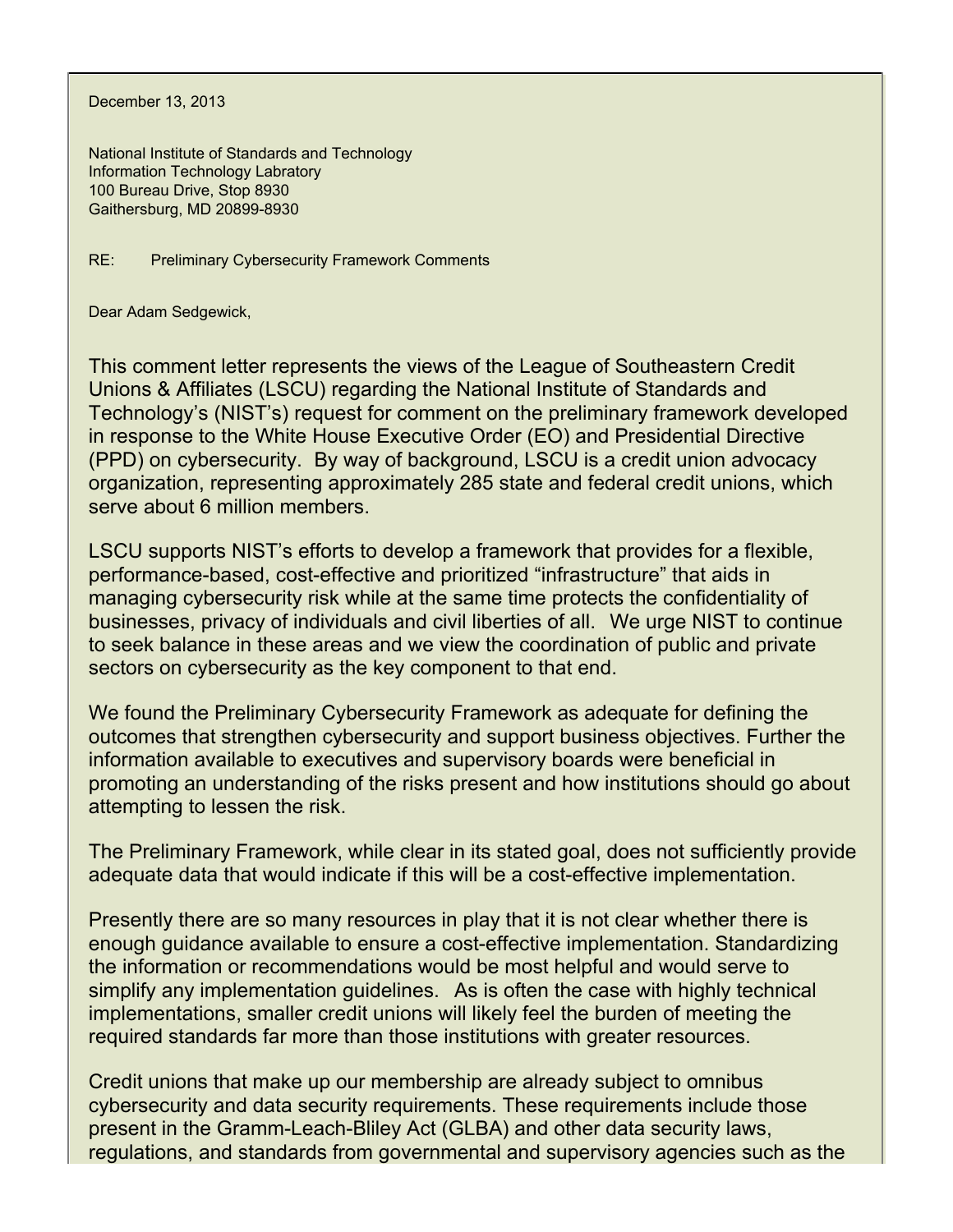Federal Financial Institutions Examination Council (FFIEC) and the National Credit Union Administration (NCUA). As you are aware, the FFIEC prescribes uniform principles, standards, and report forms for the federal examination of financial institutions, including our member credit unions.

 regulations. NIST Undersecretary Dr. Patrick D. Gallagher noted in his written those efforts through new requirements." We agree. To do so would be unnecessary and immeasurably set back the effort to develop critical framework. To avoid an implementation or rollout that is disruptive and counterproductive, any new framework must be compatible with current regulatory guidelines and testimony to the Senate in a March 2013 Senate hearing on cybersecurity, private entities are already supporting critical infrastructure and "should not be diverted from

NCUA is responsible for regulating and implementing data security reguirements and standards for credit unions. These data security requirements and standards are far reaching and include federal laws such as the Gramm-Leach Bliley Act (GLBA), Fair Credit Reporting Act (FCRA), and Right to Financial Privacy Act (RFPA), as well as a myriad of state laws and other rules.

 substantial harm to any member or consumer. In addition, credit unions are required to adhere to data security requirements found under § 501(b) of the Gramm-Leach Bliley Act (GLBA) and part 748 of the NCUA's own regulations. Credit unions are required to have in place comprehensive data security programs designed to provide safeguards for member and consumer records and information. The aim of these programs is to ensure the security and confidentiality of financial information and data; guard against malicious threats or hazards to the security and integrity of credit union records; and prevent unauthorized access to or illegal use of c credit union records or information that could result in

We believe the current requirements enable credit unions to defend themselves against those that would seek to damage the institution or its members and a review of the preliminary framework leads us to believe that credit unions could satisfactorily incorporate threat information as well.

 through the development of the proposed cybersecurity standards framework. To FFIEC, and GLBA. We also intend to continue our efforts to ensure that any new requirements for our affiliated credit unions. New rules and regulations will not so we strongly urge you to avoid this result at all costs. We applaud the NIST's efforts to help secure the nations "critical infrastructure" assist that effort, our league and our member credit unions will continue to emphasize the use of current data security and cybersecurity rules such as those from the NCUA, cybersecurity framework will recognize current data security standards that are now improve the environment if they are simply layered over previous data security efforts

Thank you for the opportunity to comment on the Preliminary CyberSecurity Framework issue and for considering our views.